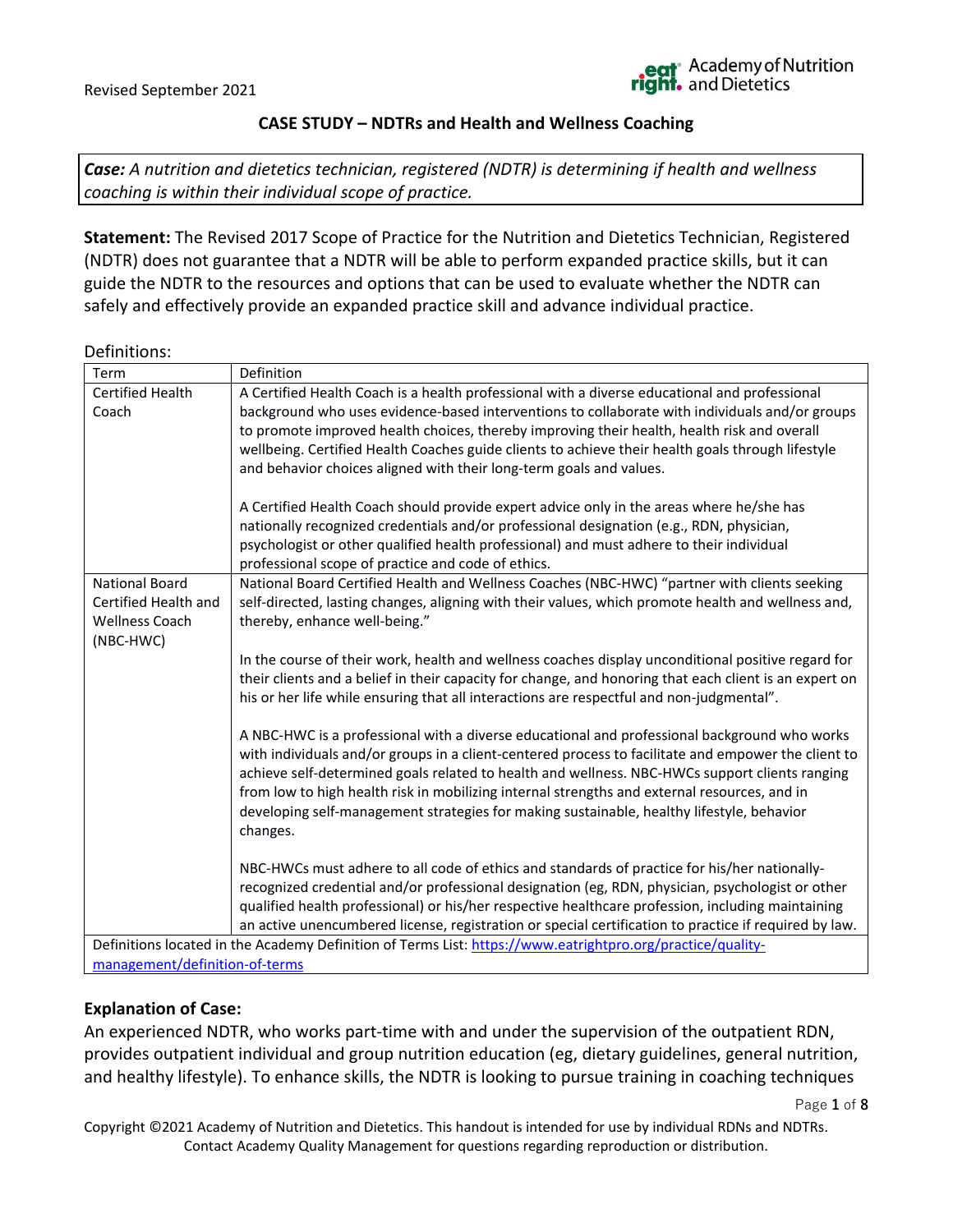and a health and wellness coaching certification, as this would expand practice opportunities. The hospital has recently expanded its community education programing to offer wellness, exercise, and physical activity services in collaboration with a local community-supported exercise facility. The hospital supported service will be using credentialed exercise professionals as well as health professionals with a health and wellness coaching certification. The NDTR is interested in incorporating coaching techniques into current work and would like to be considered for a health and wellness coach position in Community Education Services to supplement work in outpatient nutrition services.

In this example, the NDTR uses the Revised 2017 Scope of Practice for the NDTR<sup>1</sup>, and the Revised 2017 Standards of Practice in Nutrition Care and Standards of Professional Performance for NDTRs<sup>2</sup> to determine whether coaching is within their individual scope of practice. Although the NDTR may seek advice and direction from the RDN and colleagues, the initial review is the NDTR's responsibility.

### **Case Study Resources:**

The resources listed below and throughout the case study are intended to provide additional knowledge, guidance, and tools related to telehealth. NOTE: Some of the resources require nonmembers to pay a fee to access.

- $\triangleright$  Available from the Academy of Nutrition and Dietetics (Academy)
	- Code of Ethics for the Nutrition and Dietetics Profession: <https://www.eatrightpro.org/practice/code-of-ethics/what-is-the-code-of-ethics>
	- Revised 2017 Scope of Practice for the NDTR:<https://jandonline.org/content/core>
	- Revised 2017 Standards of Practice and Standards of Professional Performance for NDTRs: <https://jandonline.org/content/core>
	- Weight Management DPG Weight and Wellness Coaching Subunit: <https://www.wmdpg.org/member-benefits/subunits/wellness-coaching>
	- Nutrition Entrepreneurs DPG Coaches Specialty Group: <https://www.nedpg.org/groups/coaches/>
	- Cardiovascular Health and Well-being DPG:<https://www.cvwell.org/home>
	- **■** If practice includes telehealth nutrition wellness education activities or consultations with RDN, refer to these Academy resources: Telehealth Webpages (members-only), includes: Telehealth during COVID-19; Technology and telehealth documentation; Telehealth practice survey 2015 summary; Telehealth: policy, regulation and payment; and Practicing telehealth tips and resources: [https://www.eatrightpro.org/practice/practice](https://www.eatrightpro.org/practice/practice-resources/telehealth)[resources/telehealth](https://www.eatrightpro.org/practice/practice-resources/telehealth)
	- Practice Tips: NDTRs and Autonomy: [https://www.eatrightstore.org/product-type/case](https://www.eatrightstore.org/product-type/case-studies-and-practice-tips/practice-tips-ndtrs-and-autonomy)[studies-and-practice-tips/practice-tips-ndtrs-and-autonomy](https://www.eatrightstore.org/product-type/case-studies-and-practice-tips/practice-tips-ndtrs-and-autonomy)
	- Practice Tips: What is Meant by "Under the Supervision of the RDN?": [https://www.eatrightstore.org/product-type/case-studies-and-practice-tips/practice-tips](https://www.eatrightstore.org/product-type/case-studies-and-practice-tips/practice-tips-what-is-meant-under-supervision-rd)[what-is-meant-under-supervision-rd](https://www.eatrightstore.org/product-type/case-studies-and-practice-tips/practice-tips-what-is-meant-under-supervision-rd)
	- Practice Tips: The RDN/NDTR Team: Steps to Preserve: [https://www.eatrightstore.org/product-type/case-studies-and-practice-tips/practice-tip](https://www.eatrightstore.org/product-type/case-studies-and-practice-tips/practice-tip-the-rdn-dtr-team-steps-to-preserve)[the-rdn-dtr-team-steps-to-preserve](https://www.eatrightstore.org/product-type/case-studies-and-practice-tips/practice-tip-the-rdn-dtr-team-steps-to-preserve)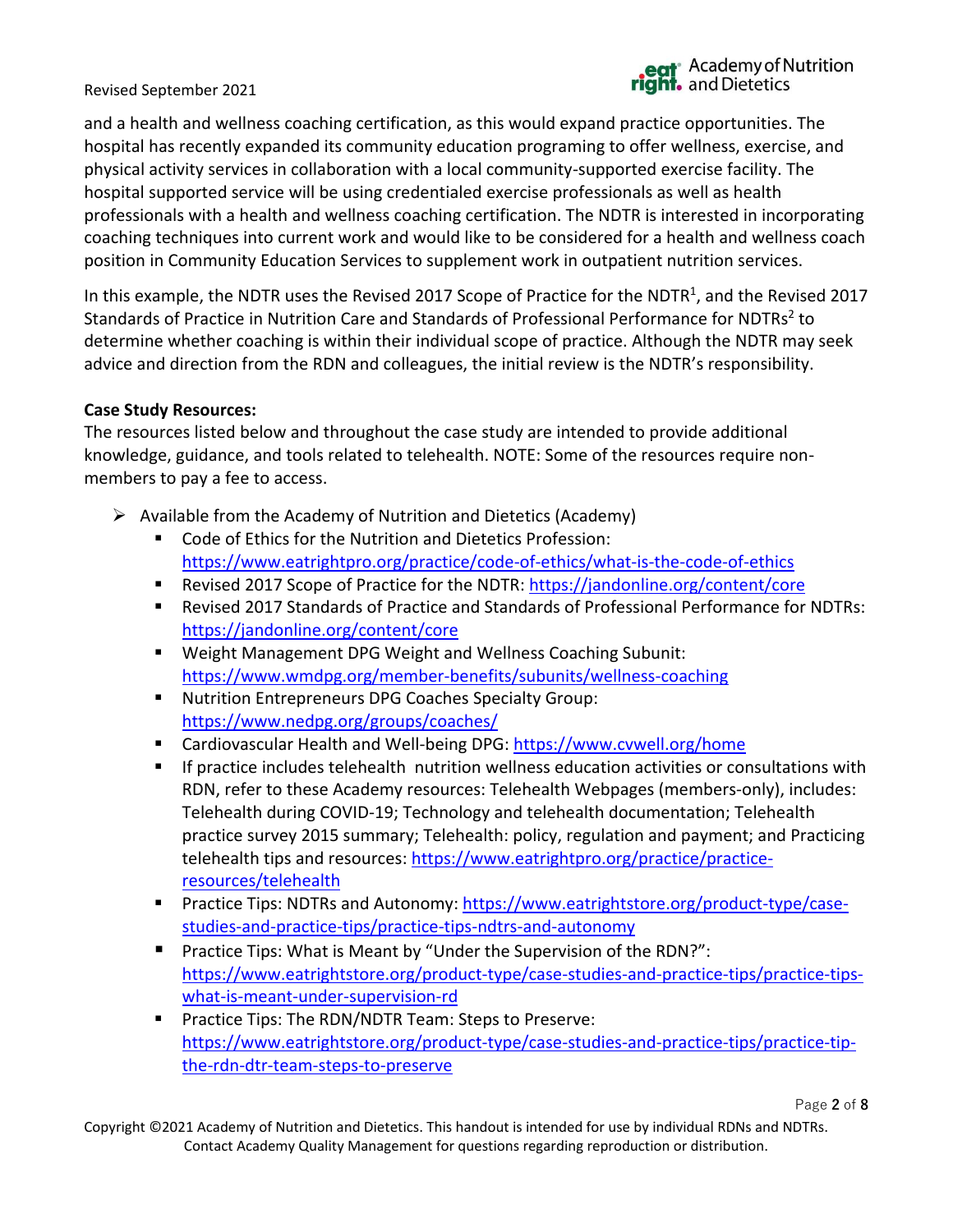- eat<sup>.</sup> Academy of Nutrition<br>ght. and Dietetics
- Nutrition Care Process Terminology (eNCPT online):<https://www.ncpro.org/>
- Essential Practice Competencies for Commission on Dietetic Registration's (CDR) Credentialed Nutrition and Dietetics Practitioners:<https://www.cdrnet.org/competencies>
- $\triangleright$  Institutional, regulatory, and other resources include:
	- NDTR job description examples: [https://www.eatrightstore.org/product-type/ebooks/job](https://www.eatrightstore.org/product-type/ebooks/job-descriptions--models-for-careers-in-dietetics-3rd-ed-ebook)[descriptions--models-for-careers-in-dietetics-3rd-ed-ebook](https://www.eatrightstore.org/product-type/ebooks/job-descriptions--models-for-careers-in-dietetics-3rd-ed-ebook)
	- Organization policies and procedures
	- Facility/program accreditation standards, if applicable
	- State licensure laws and regulations: <https://www.eatrightpro.org/advocacy/licensure/licensure-map>

## **Using the Scope of Practice Decision Algorithm:**

<https://www.eatrightpro.org/scope>

The Scope of Practice Decision Algorithm is a resource that guides a NDTR to answer a series of questions to determine whether a particular activity is within their individual scope of practice. The algorithm is designed to allow a NDTR to critically evaluate their knowledge, skills, experience, judgment and demonstrated competence using criteria resources. The algorithm is used by the NDTR to evaluate each separate activity.

### **PRACTITIONER QUESTIONS:**

**Question 1: Is this activity consistent with the Academy of Nutrition and Dietetics/Commission on Dietetic Registration Code of Ethics, standards of practice and standards of professional performance, evidence-based nutrition practice guidelines, other national organization standards of practice and/or practice guidelines, accreditation standards, federal and state laws and regulations, and good business practices?**

The NDTR verifies consistency with the Academy Scope of Practice for the NDTR, which states:

- "NDTRs work under the supervision of an RDN when in direct patient/client nutrition care, and may work independently in providing general nutrition education to healthy populations, consulting to foodservice business and industry, conducting nutrient analysis, collecting data and conducting research, and managing food and nutrition services in a variety of settings."<sup>1</sup>
- "Roles for qualified NDTRs include providing nutrition education and guidance related to population-based public health initiatives; and managing foodservice operations collaborating with the RDN for menu approval according to regulations."<sup>1</sup>
- "Provide nutrition education, with approval of and under the supervision of the RDN, that addresses prescribed diet therapy, or nutrition guidelines for health maintenance or prevention or management of medical conditions."<sup>1</sup>
- "NDTRs may be eligible to bill for self-pay services within their scope of practice (eg, supermarket-retail NDTR, private practice, coach, menu analysis) or services that meet payer requirements (eg, coaching or corporate wellness)."1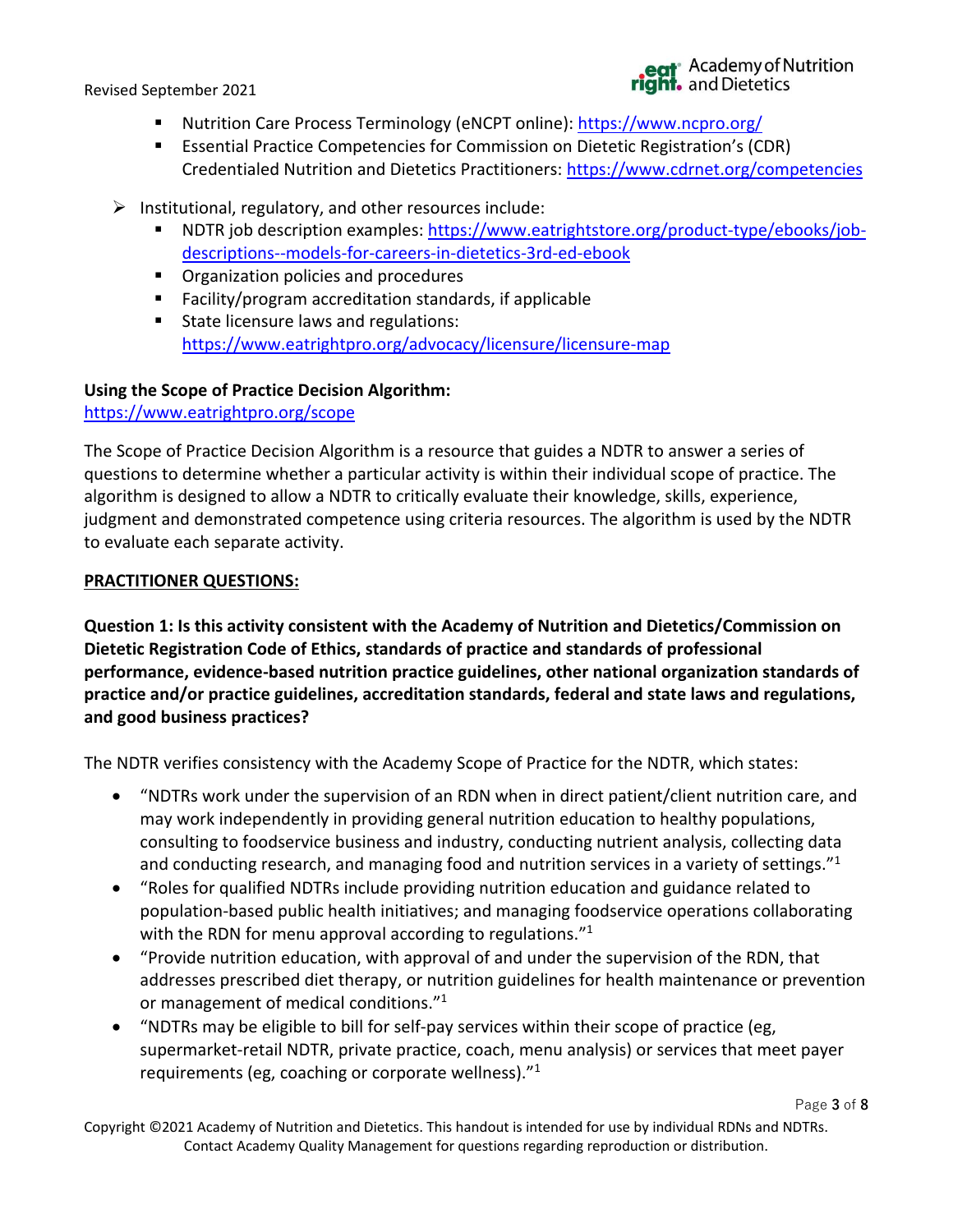In addition, there is a segment in the Practice Areas, Services, and Activities section of the Scope of Practice article dedicated to coaching:

"NDTRs work as health and wellness coaches in health care facilities, private practice, nonprofit organizations, wellness businesses (eg, in-person or via telehealth), and corporate wellness. NDTRs:

- Educate and guide clients to achieve health goals through lifestyle and behavior adjustments, have knowledge and understanding of behavior change, culture, social determinants of health, knowledge of motivational interviewing techniques, and educate clients on general nutrition guidelines.
- Empower clients to achieve self-determined goals related to health and wellness.
- Are knowledgeable of and follow federal and state laws and regulations and appropriate coach certification accreditation organization standards and work within the Academy's Revised 2017 Scope of Practice for the NDTR."<sup>1</sup>

The NDTR compared this activity to the Academy/CDR Code of Ethics. While coaching is not mentioned directly in the Code of Ethics, there are some principles and standards that apply to this topic (Note: may not be all inclusive, others may apply on a case-by-case basis):

- "Recognize and exercise professional judgment within the limits of individual qualifications and collaborate with others, seek counsel, and make referrals as appropriate."<sup>3</sup>
- "Practice within the limits of their scope and collaborate with the inter-professional team."<sup>3</sup>
- "Document, code and bill to most accurately reflect the character and extent of delivered services."<sup>3</sup>

The NDTR reviewed the Academy Revised 2017 Standards of Practice (SOP) in Nutrition Care and Standards of Professional Performance (SOPP) for NDTRs. The Revised 2017 SOP in Nutrition Care and SOPP for NDTRs contains a role example for a 'Telehealth practitioner, wellness organization' for a NDTR with interest and expertise in health and wellness coaching.<sup>2</sup>

## **Question 2: Do you have the necessary knowledge, skills, and demonstrated competence in practice to perform this activity?**

In reviewing their education and training, the NDTR determined additional knowledge and skills related to coaching would be required. The NDTR decided to investigate applicable Academy learning activities, CDR Certificates of Training (eg, Weight Management) and resources available through other health and wellness coaching certification websites.

- The NDTR reviewed the following Academy Webinars/Resources:
	- o Academy Online Certificate of Training: Health and Wellness Coaching: [https://www.eatrightpro.org/practice/professional-development/distance](https://www.eatrightpro.org/practice/professional-development/distance-learning/online-learning)[learning/online-learning;](https://www.eatrightpro.org/practice/professional-development/distance-learning/online-learning) or go to https://www.eatrightstore.org/collections/healthand-wellness-coaching
	- o CDR Certificates of Training in Weight Management: https://www.cdrnet.org/obesitypediatrics-adults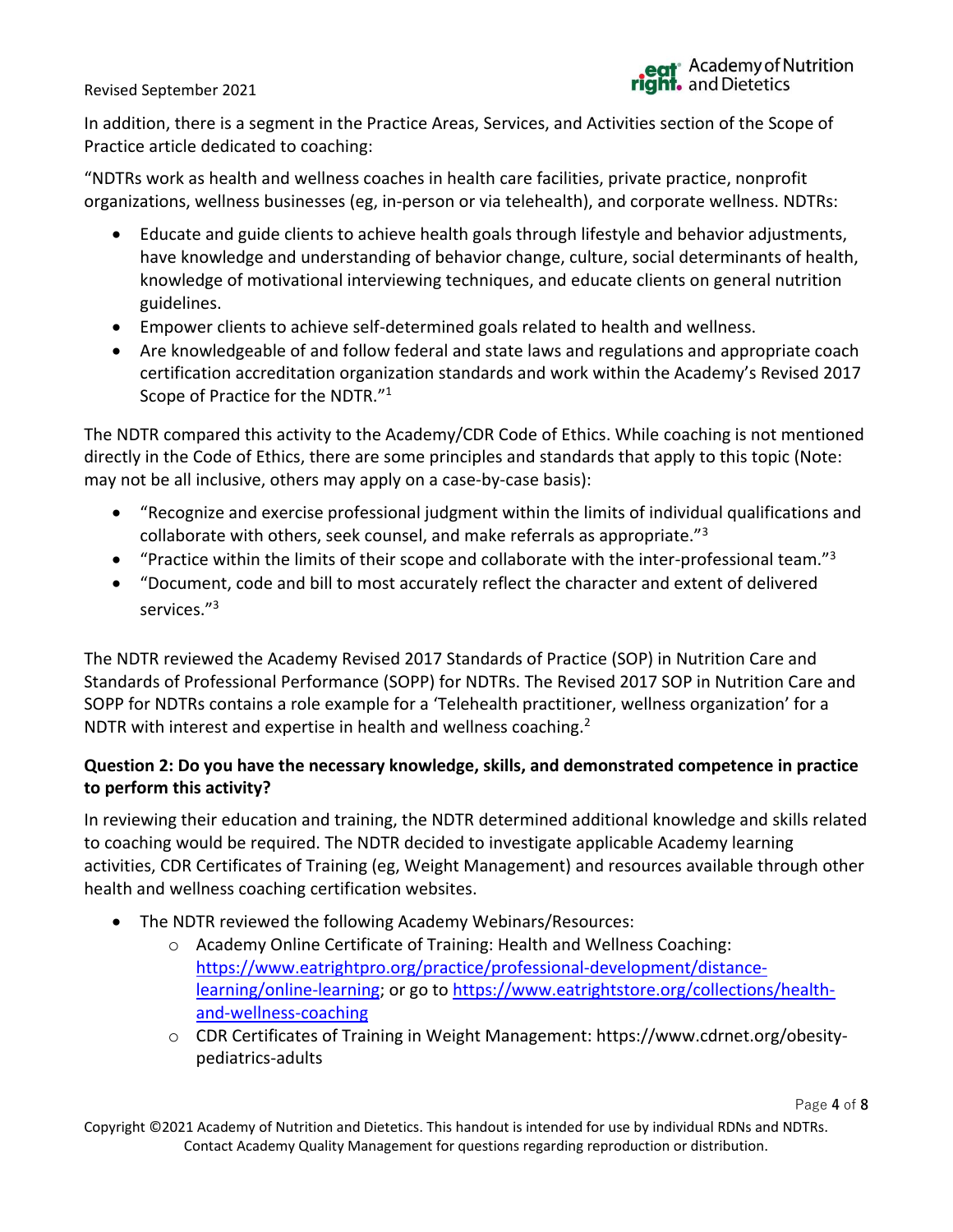- o CDR Assess and Learn- The Role of Nutrition in Health Promotion and Disease Prevention: https://www.pathlms.com/cdr/courses/26779
- o Weight Management DPG- Weight Management Matters Newsletters: <https://www.wmdpg.org/member-benefits/newsletters>
- o Cardiovascular Health and Well-being DPG- Health and Wellness Coaching for the RDN webinar: [https://www.eatrightstore.org/dpg-products/scan/scan-webinars/health-and](https://www.eatrightstore.org/dpg-products/scan/scan-webinars/health-and-wellness-coaching-for-the-rdn)[wellness-coaching-for-the-rdn](https://www.eatrightstore.org/dpg-products/scan/scan-webinars/health-and-wellness-coaching-for-the-rdn)

**Question 3: Did you use the Academy Standards of Practice and Standards of Professional Performance to determine your competence? Did you demonstrate your competence to an individual with the knowledge and skills to appropriately assess your ability to perform the activity? Is your competence documented in your employee personnel record?**

The NDTR reflects on the 'core' SOP and SOPP indicators<sup>2</sup>

[\(https://jandonline.org/action/showPdf?pii=S2212-2672%2817%2931627-1\)](https://jandonline.org/action/showPdf?pii=S2212-2672%2817%2931627-1) to ensure meeting the minimum competent level of practice related to coaching activities and/or techniques. The following are examples of indicators from the Revised 2017 SOP in Nutrition Care and SOPP for NDTRs<sup>2</sup> that may be applicable depending on role and responsibilities, the below list is not all encompassing.

| <b>Competent Level of Practice</b>                         |  |  |
|------------------------------------------------------------|--|--|
| <b>SOP Indicators:</b>                                     |  |  |
| 1.3A, 1.3B, 1.3D, 1.3E, 1.3G, 1.3H, 1.3I, 1.5<br>$\bullet$ |  |  |
| 3.3, 3.6<br>$\bullet$                                      |  |  |
| 4.1, 4.4<br>$\bullet$                                      |  |  |
| <b>SOPP Indicators:</b>                                    |  |  |
| 1.2, 1.3<br>$\bullet$                                      |  |  |
| 2.1, 2.2, 2.4, 2.6, 2.7, 2.10<br>$\bullet$                 |  |  |
| 3.2B, 3.4A, 3.4B, 3.4C, 3.4D, 3.4E, 3.7A<br>$\bullet$      |  |  |
| 4.2, 4.3<br>$\bullet$                                      |  |  |
| 5.2, 5.2B, 5.4B<br>$\bullet$                               |  |  |
| 6.3, 6.4                                                   |  |  |

To strengthen knowledge and skills in related to a NDTR in a coaching role, the NDTR evaluates their level of practice related to the Revised 2017 SOP in Nutrition Care and SOPP for NDTRs<sup>2</sup>. The indicators relevant to health and wellness coaching where the NDTR does not meet the competent level are opportunities to strengthen knowledge and skills for quality practice and enhance application for the Community Education Health and Wellness Coach position.

After consulting with colleagues on best practices and reviewing the resources in Question 2 and applicable indicators, the NDTR decides to complete the Academy's Certificate of Training in Health and Wellness Coaching and review the newsletters to become competent in incorporating coaching techniques into current role with outpatient nutrition services. The NDTR records completion of the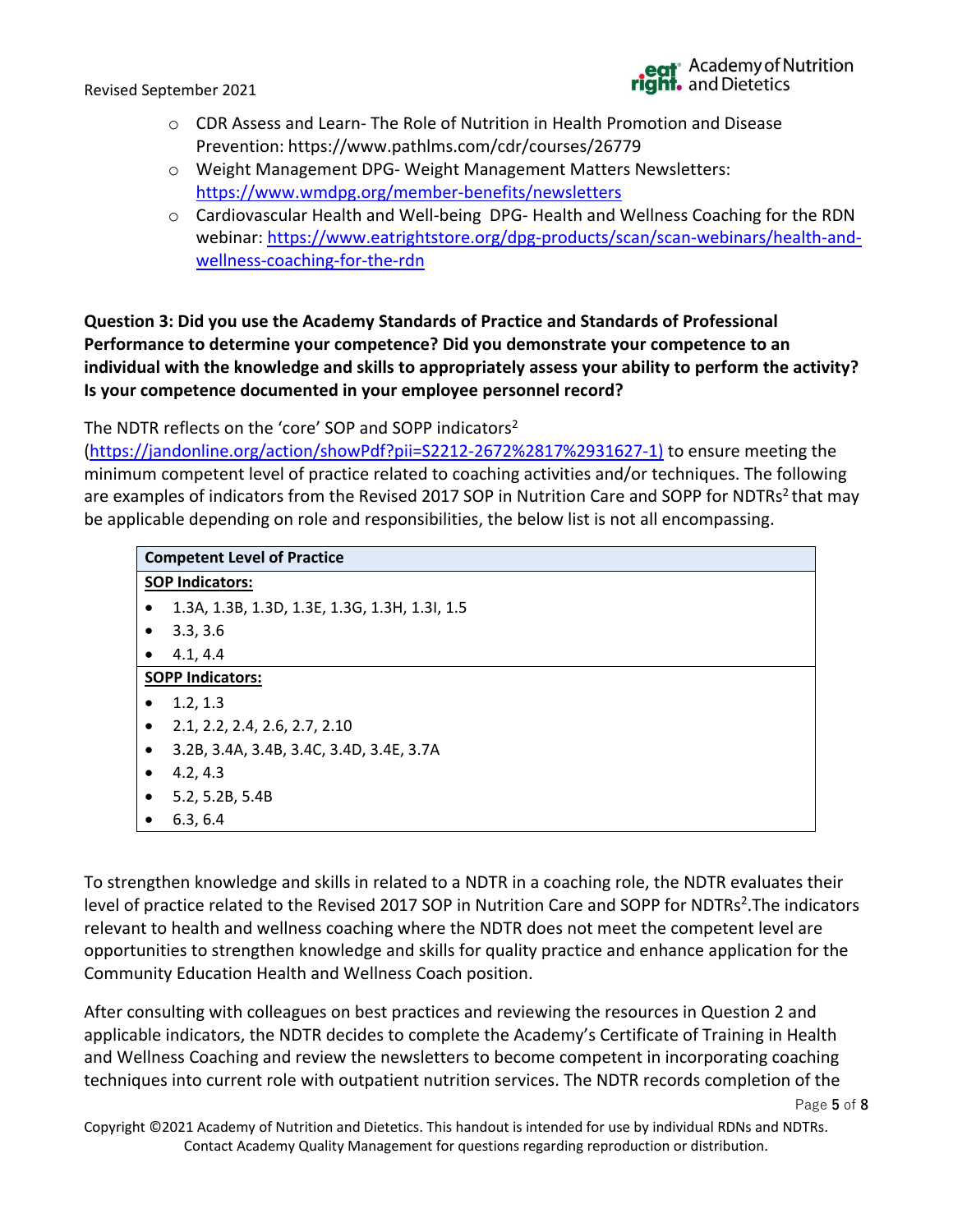webinars in their Professional Development Portfolio. Once the NDTR completes competence verification by the outpatient RDN, the RDN supervisor provides documentation of completion of certificate of training and competence evaluation for the NDTR's personnel file following organization procedures.

## **Question 4: If the state(s) where you work license RDNs, is there any language that prohibits this activity? Are there provisions within the scope of practice of any other professions that would limit performing this activity?**

The NDTR understands that they must work under supervision of the outpatient RDN when providing direct patient/client care involving medical nutrition therapy (MNT) for acute and chronic health diseases or conditions; and that the RDN and NDTR must meet the other applicable standards that are required by state or local laws and regulations. The NDTR learned that if their practice were to include telehealth to refer to the [Practice Tips: Practicing Telehealth.](https://www.eatrightpro.org/practice/quality-management/competence-case-studies-practice-tips) Since regulations and policies are regularly updated, the NDTR routinely monitors the applicable laws and regulations.

# **Question 5: Are there any additional credentials (i.e., NBC-HWC, Wellcoaches Certified Health & Wellness Coach) or training (i.e., internship/supervised practice experience, certificate of training in obesity interventions for adults or in pediatrics) described in published practice guidelines that would be expected of a health professional performing this activity?**

The NDTR researched published practice guidelines and reviewed coaching-specific certificates of training, credentials, and formal training suggested for health professionals performing coaching to develop and demonstrate the necessary competence. The Scope of Practice for the NDTR's Figure 4: Coach credential or certification options for NDTRs (not all inclusive)<sup>1</sup> highlights coaching credentials and certification that could be considered by NDTRs.

| <b>Credentialing Agency</b>                                                                                  | <b>Credential/Certification</b>                                                             |  |
|--------------------------------------------------------------------------------------------------------------|---------------------------------------------------------------------------------------------|--|
| American Council on Exercise (ACE)                                                                           | ACE-Certified Lifestyle and<br>Weight Management Coach<br><b>ACE-Certified Health Coach</b> |  |
| American Institute of Health Care<br><b>Professionals</b>                                                    | <b>Health Care Life Coach-Certified</b><br>(HCLC-C)                                         |  |
| <b>International Association for Health Coaches</b>                                                          | Certified International Health<br>Coach (CIHC)                                              |  |
| National Society of Health Coaches <sup>a</sup>                                                              | Certified Health Coach (CHC)                                                                |  |
| International Consortium for Health &<br>Wellness Coaching and National Board of<br><b>Medical Examiners</b> | National Board Certified Health &<br>Wellness Coach (NBC-HWC)                               |  |
| <b>Wellcoaches Corporation</b> <sup>a</sup>                                                                  | <b>Certified Health &amp; Wellness Coach</b><br><b>Certified Personal Coach</b>             |  |
| <sup>a</sup> Commission on Dietetic Registration-Accredited Provider. <sup>29</sup>                          |                                                                                             |  |

Figure 4. Coach credential or certification options held by the nutrition and dietetics technician, registered (NDTR) (not all-inclusive).

Figure from: [https://jandonline.org/article/S2212-2672\(17\)31628-3/pdf](https://jandonline.org/article/S2212-2672(17)31628-3/pdf)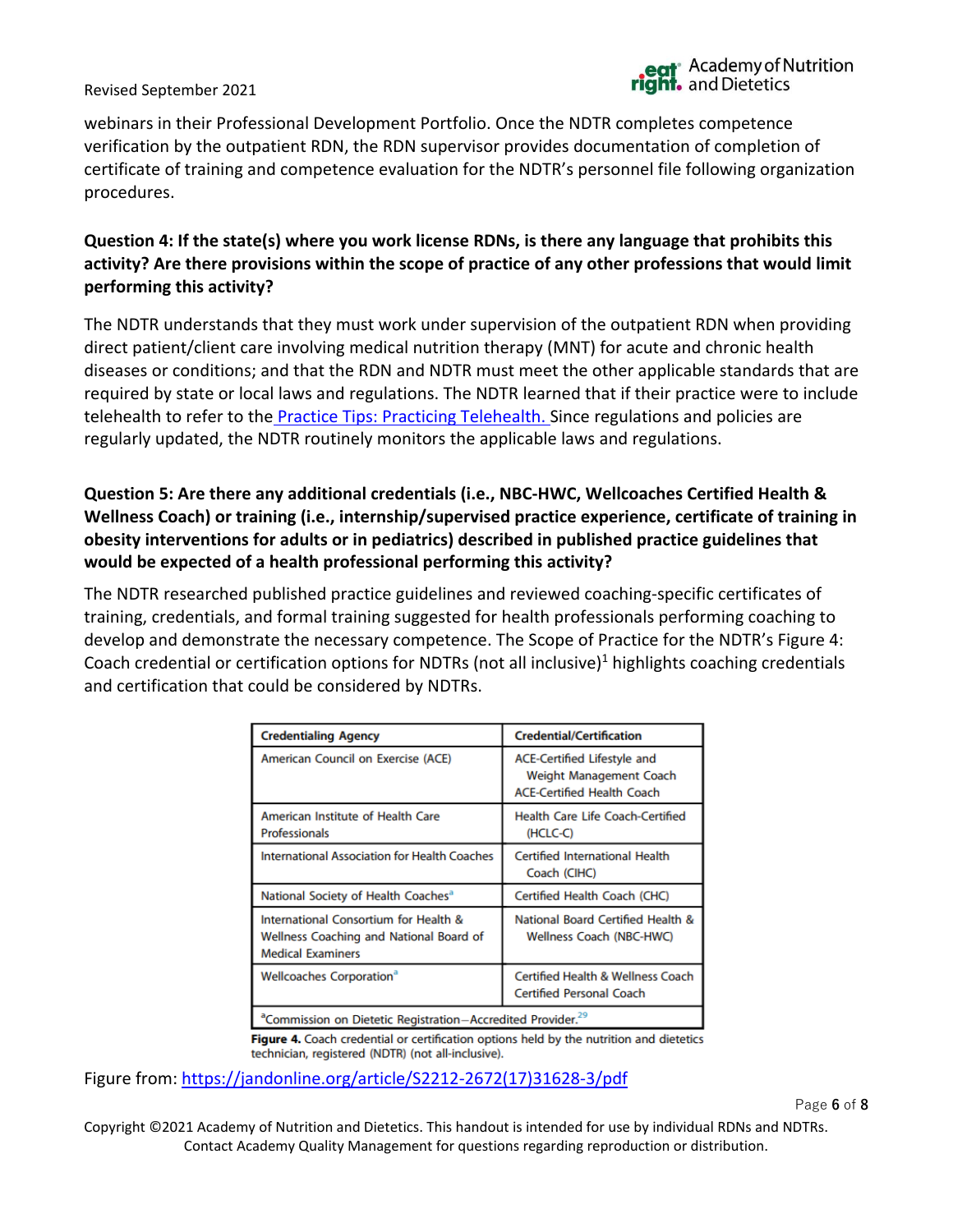Page **7** of **8**

Completing the Academy's coaching certificate of training helped confirm the NDTR's intention to be a coach. The certificate of training increased the competence level for the present position and was a steppingstone in the process that piqued the NDTR's interest in reviewing the various coaching certifications available. The NDTR decides to pursue the National Board Certified Health and Wellness Coach credential (NBC-HWC) that requires taking a NBC-HWC-approved health and wellness training program and completing other requirements for the certification to qualify and sit for the exam.<sup>4</sup> Holding a certified health and wellness coach credential, in addition to the NDTR credential, would indicate qualifications to provide health and wellness coaching services to potential clients. Certification as a Health and Wellness Coach also would support the NDTR's application and consideration for the hospital's Community Education Services, Health and Wellness Coach position.

### **Question 6: Does your employer/organization, in its policies and procedures or medical staff bylaws, rules and regulations, if applicable, recognize the NDTR as qualified to perform the activity?**

The NDTR, with the assistance of the nutrition service manager, reviews the organization's governing body documents, such as medical staff bylaws, rules and regulations, and policies and procedures and determined there are no barriers to the NDTR applying for the Health and Wellness Coach position in Community Education Services.

The NDTR plans to incorporate coaching knowledge and skills gained during qualification for the coaching certification toward work in outpatient nutrition services. In working with the outpatient RDN with clients referred for nutrition care and services, the NDTR demonstrates use of coaching techniques so the RDN can evaluate competency in the current role. The NDTR and the nutrition services manager update the NDTR's current job description to include use of coaching techniques in nutrition education and MNT-related activities supervised by the outpatient RDN.

Note: Health and wellness coaching does not involve MNT. Coaching involves guiding and motivating the client at their request on follow through with their health goals which could include following a nutrition plan developed with an RDN. If the NDTR is accepted for the Health and Wellness Coaching position, the NDTR's supervisor would be a staff member in Community Education Services. In working with a client, if it becomes apparent to the NDTR that the client would benefit from working with an RDN, the NDTR needs to facilitate referral to an RDN for MNT services. The NDTR could continue working with the client in a health and wellness coach role in Community Education Services. If the client does work with an RDN to develop a MNT care plan, the NDTR can support the client with encouragement and follow through with the client's permission (any needed MNT-related nutrition education would be provided by the RDN). The RDN's consultation for MNT may be covered by insurance while the health and wellness coaching provided by the NDTR is fee-for-service unless included in the client's employer health plan.

The case example provides information on what things need to be considered before beginning to deliver health and wellness coaching services. Before performing this new activity, the NDTR should also consider the following: